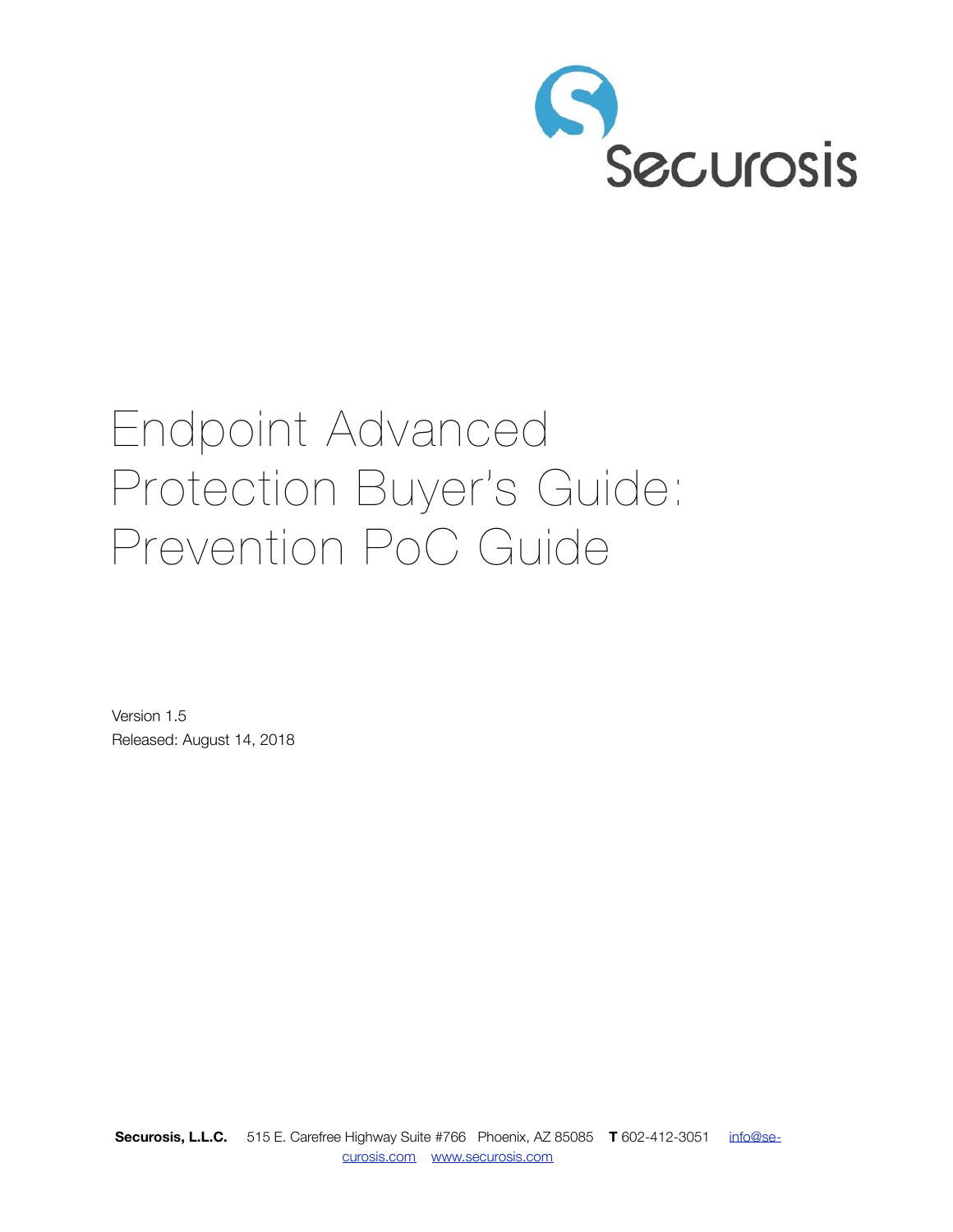### **Author's Note**

The content in this report was developed independently of any sponsors. It is based on material originally posted on [the Securosis blog,](http://livepage.apple.com/) but has been enhanced, reviewed, and professionally edited.

Special thanks to Chris Pepper for editing and content support.

### **This report is licensed by Carbon Black.**

### **Carbon Black.**

[www.carbonblack.com](http://www.carbonblack.com)

Carbon Black (NASDAQ: CBLK) is a leading provider of next-generation endpoint security. Carbon Black serves more than 3,700 customers globally, including 33 of the Fortune 100. As a cybersecurity innovator, Carbon Black has pioneered multiple endpoint security categories, including application control, endpoint detection and response (EDR), and next-generation antivirus (NGAV). Leveraging its big data and analytics cloud platform – the Cb Predictive Security Cloud – Carbon Black solutions enable customers to defend against the most advanced cyber threats, including malware, ransomware, and non-malware attacks. Deployed via the cloud, on premise, or as a managed service, customers use Carbon Black solutions to lock down critical systems, hunt threats, and replace legacy antivirus.

### **Copyright**

This report is licensed under Creative Commons Attribution-Noncommercial-No Derivative Works 3.0.

<http://creativecommons.org/licenses/by-nc-nd/3.0/us/>

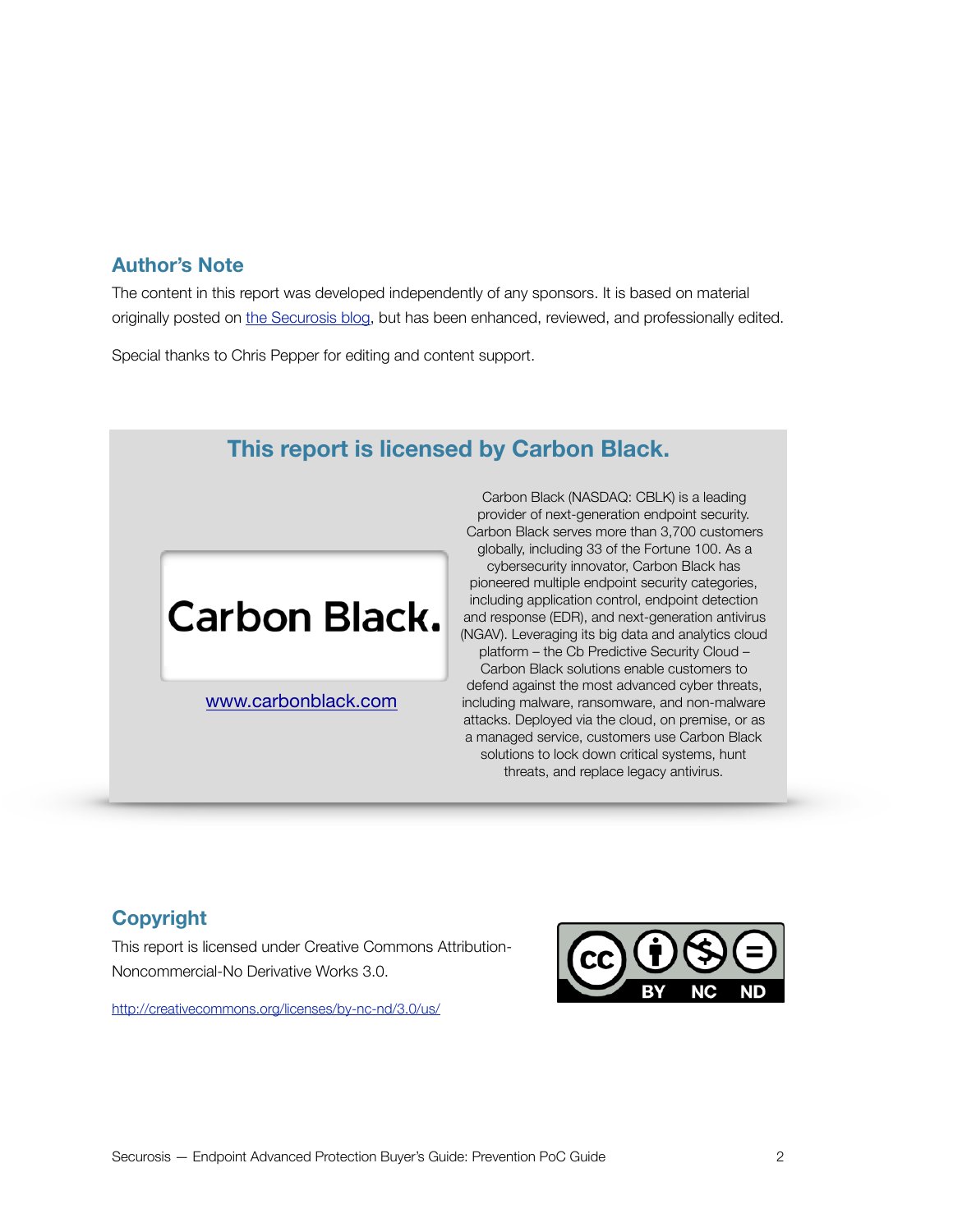### Endpoint Advanced Protection Buyer's Guide: Prevention PoC Guide

### Table of Contents

| <b>Introduction</b>              | 4               |
|----------------------------------|-----------------|
| <b>Getting to the Short List</b> | 5               |
| <b>What to Test?</b>             | 7               |
| <b>Rules of Engagement</b>       | 10 <sub>1</sub> |
| <b>Preparation</b>               | 12 <sub>2</sub> |
| <b>Phase 1: The Lab Test</b>     | 15              |
| <b>Phase 2: User Pilot</b>       | 17              |
| <b>Phase 3: Paid Pilot</b>       | 19              |
| <b>About the Analyst</b>         | 20              |
| <b>About Securosis</b>           | 21              |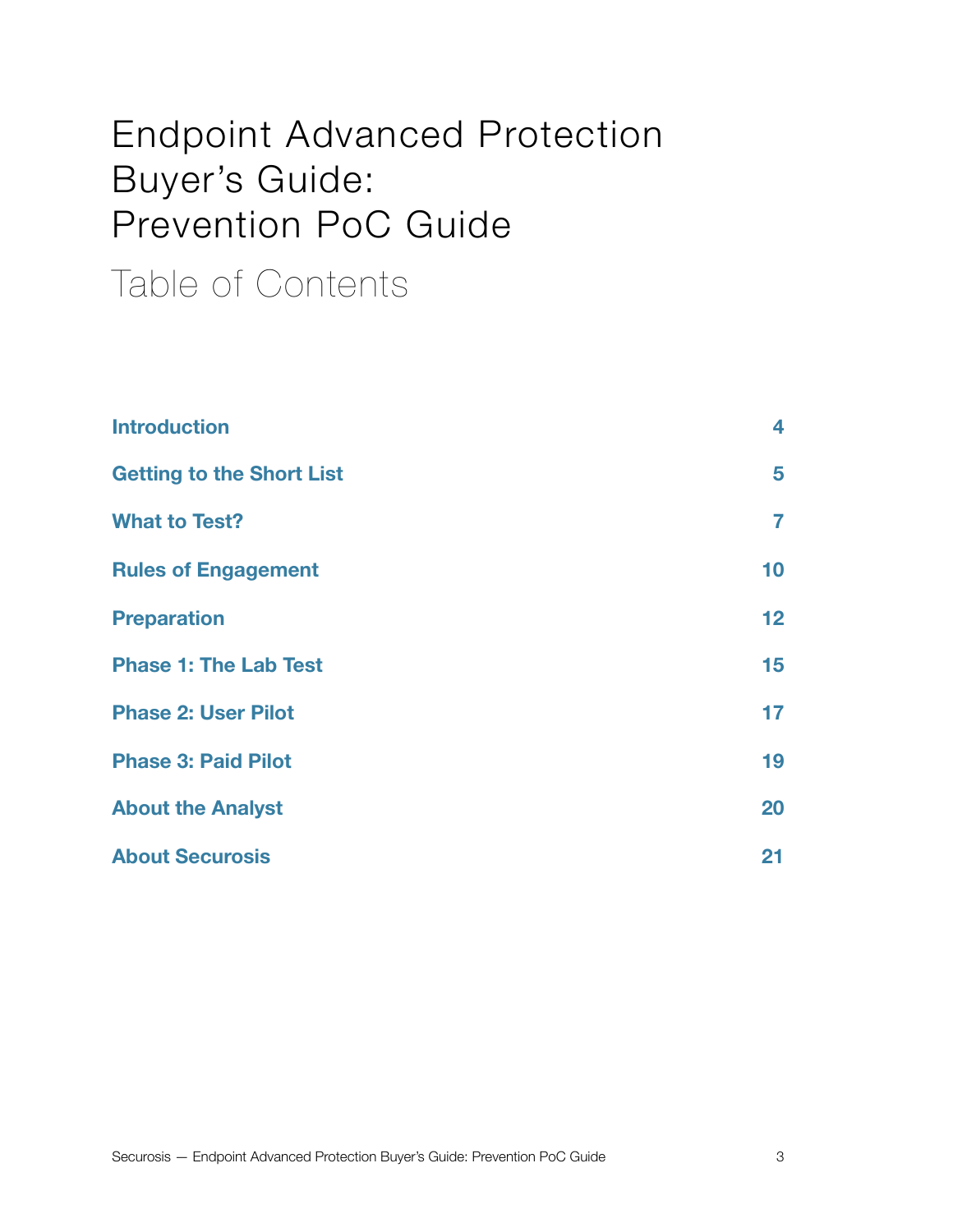### <span id="page-3-0"></span>Introduction

Having waded through the extensive selection criteria for endpoint prevention technologies, it is time to see what will work in your environment, which means a Proof of Concept (PoC) test. Shockingly, the reality of how a solution works in your environment may diverge a bit from a demo or even a lab test. So you need to test any solution — especially one costing potentially hundreds of thousands of dollars — in your environment to ensure it will deliver the effectiveness you need, and also that it fits your operational model and meets both security and compliance requirements.

This guide focuses on what you need to know and do to choose the best solution to prevent malware outbreaks in your organization. We'll start with some philosophical perspectives.

- 1. **You drive the bus:** Many vendors want to bring their testing protocols in and run your PoC. You can do that, but how likely do you think it is that their tool won't shine in their own test? Of course, their tool will shine. It's their test, after all! You want to define the test cases, determine success criteria, and weigh in on the testing protocols. Otherwise, you are outsourcing much of your decision-making to the vendor. This guide prepares you to define the testing process and compare solutions objectively.
- 2. **One size does not fit all:** Endpoint prevention is one of the security markets with the least variability. With clear similarities between a majority of the malware an organization sees, you could conclude that once you've seen one advanced malware solution, you've seen them all. But you'd be wrong. It comes back to understanding the kinds of malware you'll most likely see and optimizing the testing around that. It's not that other malware isn't important, but focusing the most likely attacks ensures you select the best tool for your environment.
- 3. **Intangibles matter:** If you won't prevent attacks, why bother? But given minimal differences in effectiveness the intangibles like deployment, endpoint agent overhead, integration with existing security systems, and ongoing management, can make a huge difference. Your testing needs to take these intangibles into account as well.
- 4. **Fail fast:** We fundamentally believe you cannot learn everything about a tool during a PoC… or any test. So you'll spend a bunch of time figuring out why your results differ when you jump from a dozen to a hundred to a couple of thousand users. You'll benefit greatly from a phased approach, expanding your implementation in measured increments. That way you can get out if something fails — not just your career prospects. You install maybe a hundred, and then perhaps a thousand, to see if you get consistent results. Don't go from a dozen in a test group directly to 100,000 installations. Not if you want to keep your job, anyway.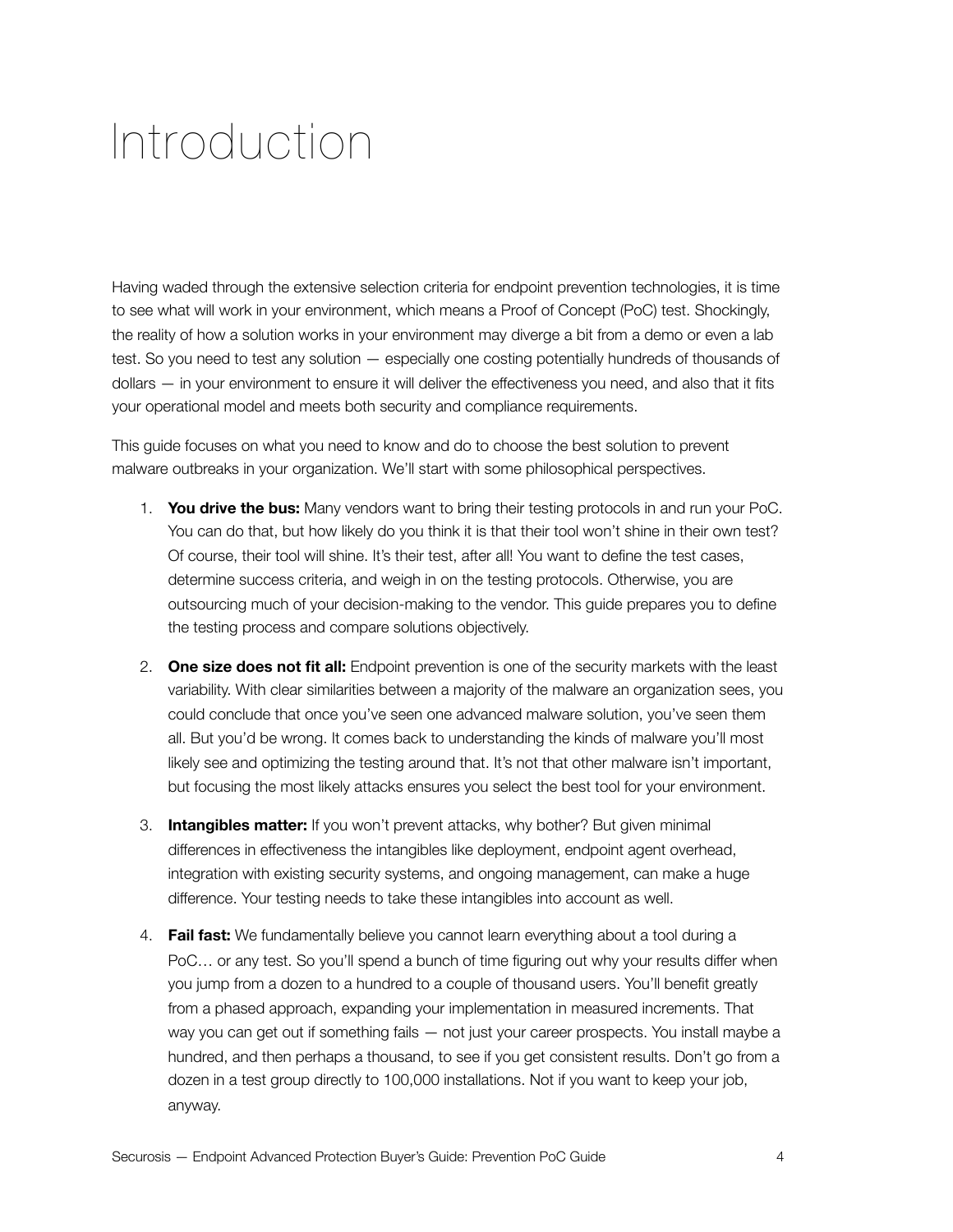# <span id="page-4-0"></span>Getting to the Short List

Before we jump into the specifics of the PoC, revisiting the entirety of the buying process will provide context for where you've been and where you are going. Given a crowded market like Advanced Endpoint Protection abounds with challenges determining the actual capabilities of a product, and how it will meet your requirements.

The following steps should minimize your risk and help you feel confident in your buying decision, although not all these steps are appropriate for every organization. Optimize your buying process based on what helps you make the decision. Period. Here is the full list  $-$  pick and choose which make sense for your organization:

1. **Issue the RFI:** Larger organizations should issue an RFI through established channels and contact a few leading endpoint security vendors directly. If you're a smaller organization, it makes

Given a crowded market like Advanced Endpoint Protection abounds with challenges determining the actual capabilities of a product, and how it will meet your requirements.

sense to send your RFI to a trusted VAR and email a few endpoint vendors who seem appropriate for your organization.

- 2. **Perform a paper evaluation:** Before bringing anyone in, match any materials from vendors or other sources against your RFI and draft RFP. Your goal is to build a short list of 3 products which match your needs. Additionally, use outside research sources and product comparisons as appropriate.
- 3. **Bring in 3 vendors for an on-site presentation and risk assessment:** Nearly every endpoint security vendor will be happy to come in and give you their dog and pony show to inform you of how awesome they are and highlight issues with every other vendor. Use this opportunity to meet directly with the vendors (or your VAR) and get more specific answers to a standard set of questions (you can consult our post for ten questions we like to use).
- 4. **Finalize your RFP and issue it to your short list of vendors:** At this point, you should thoroughly understand your specific requirements and issue a formal RFP. The formality of the RFP correlates with the size of the deal and the involvement of your procurement folks. Smaller deals may not require a full 40-page set of requirements. Seven-figure deals certainly do. We don't advocate more work than necessary, but for complicated environments, a formal process can minimize challenges to your selection.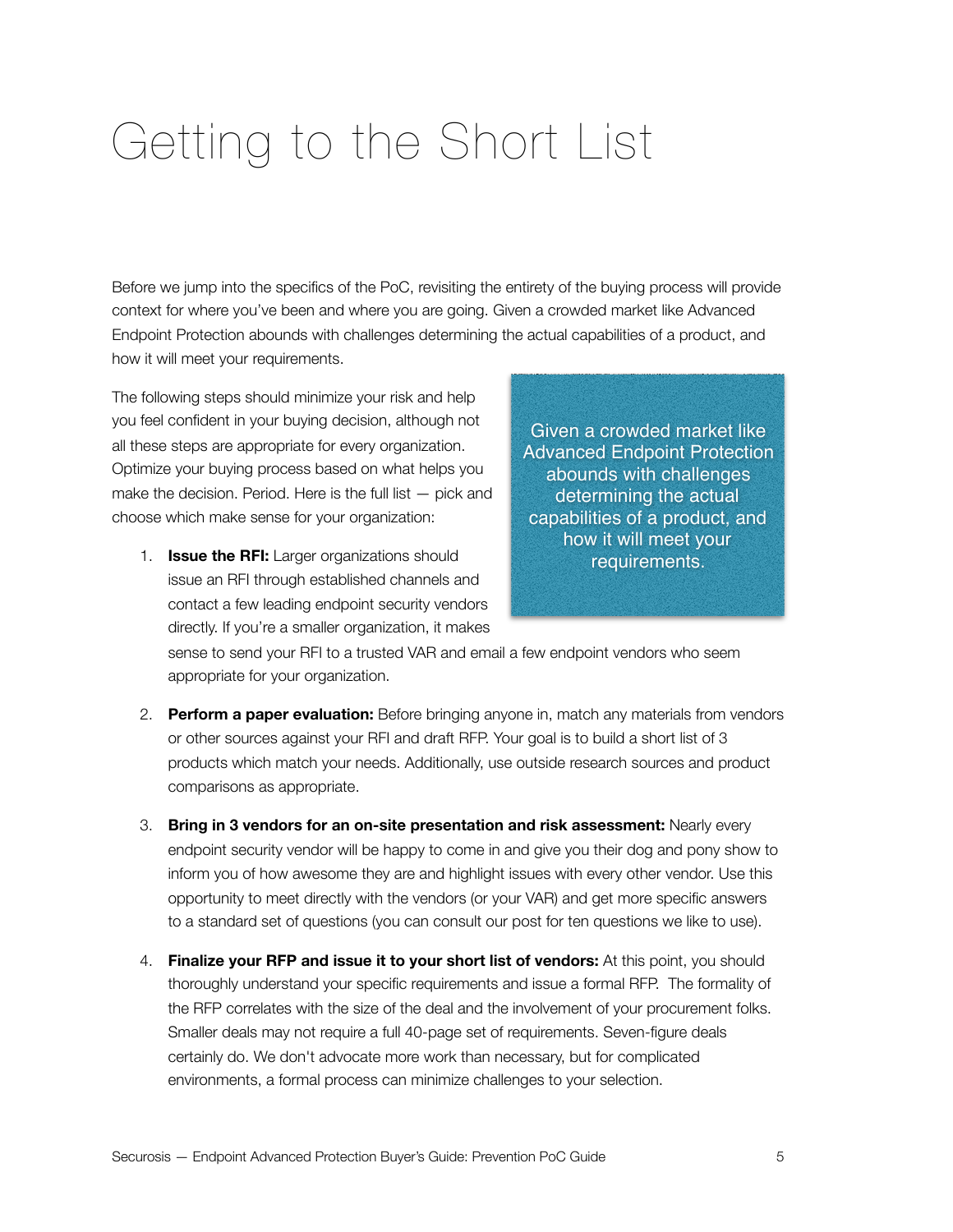- 5. **Assess RFP responses and begin product testing:** Review the RFP results and drop anyone who doesn't meet any of your hard requirements such as platform support or deployment model (for example cloud-based management). Then bring any remaining products in for in-house testing. The rest of this guide goes into the specifics of the product test.
- 6. **Select, negotiate, and buy:** Finish testing, take the results to the full selection committee, and begin negotiating with your top choice.

You may wonder how the same products can yield such different results. Some tests show Vendor A stinks. Others show Vendor A in an impressive light. Where is the truth? Probably somewhere in the middle, but ultimately a third-party test has little relevance for you and your selection process.

Before jumping in, a few points about third-party testing data for endpoint security products. If you read a few of the reports, you may wonder how the same products can yield such different results. Some tests show Vendor A stinks. Others show Vendor A in an impressive light. Where is the truth? Probably somewhere in the middle, but ultimately a third-party test has little relevance for you and your selection process.

Best case, you can use third-party tests to whittle down two dozen vendors in the space to five or so to include in your RFI/RFP process. If a solution consistently stinks across all external tests, it probably doesn't provide sufficient effectiveness. But you get the best perspective

on a product's capabilities by testing it in your environment. That is the point of a PoC.

Once you have 2-3 finalists for your PoC, you should feel confident they all can do the job. The rest of the process focuses on selecting the best product for your organization.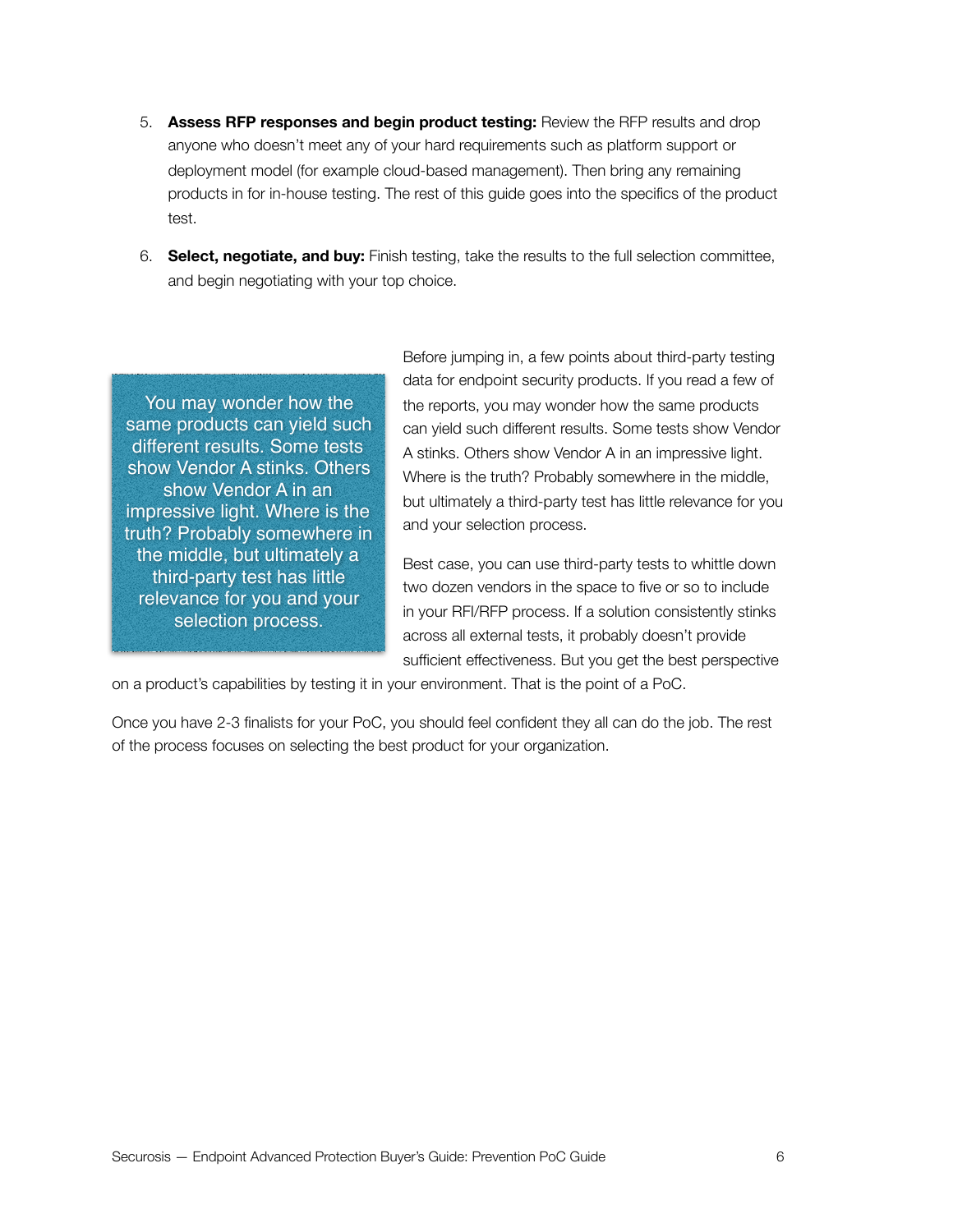### <span id="page-6-0"></span>What to Test?

Now that you have finalists you should figure out what you will test. You can start with this list:

- 1. **Effectiveness:** This is the most visible measure of success for an endpoint prevention solution. It needs to work. But what does that mean, exactly?
	- a. *Adversary context:* A product that blocks attacks which don't hit you, but misses the ones which do show up in your environment isn't helpful. So start with likely attacks you

expect to see based on the adversaries you face. If you worry most about ransomware, make sure any product you consider will prevent those attacks. Likewise, if you face nation-state attackers, you may need something a bit more focused on zero-day attacks.

b. *Detection:* If a product claims to block certain types of attacks, confirm that it does. Pretty simple, right? You'll want to check its ability to search events and provide a detailed analysis of infection on impacted

A product that blocks attacks which don't hit you, but misses the ones which do show up in your environment isn't helpful.

devices. Make sure to track false positives because both cost time and money. Most of all, ensure you can monitor for false negatives in lab tests — much better to catch too much than to miss a big one.

c. *Remediation/Response:* You'll also want to test not just how the product cleans up the messes it finds, but also how it integrates into a broader incident response process. To clean up an endpoint, you might wipe the device as a matter of course. But in any case, you want to ensure the endpoint security product can send information to the network (to possibly quarantine devices), the SIEM (to look for other indications of a similar attack), and to any incident response orchestration and automation offering you have or might get.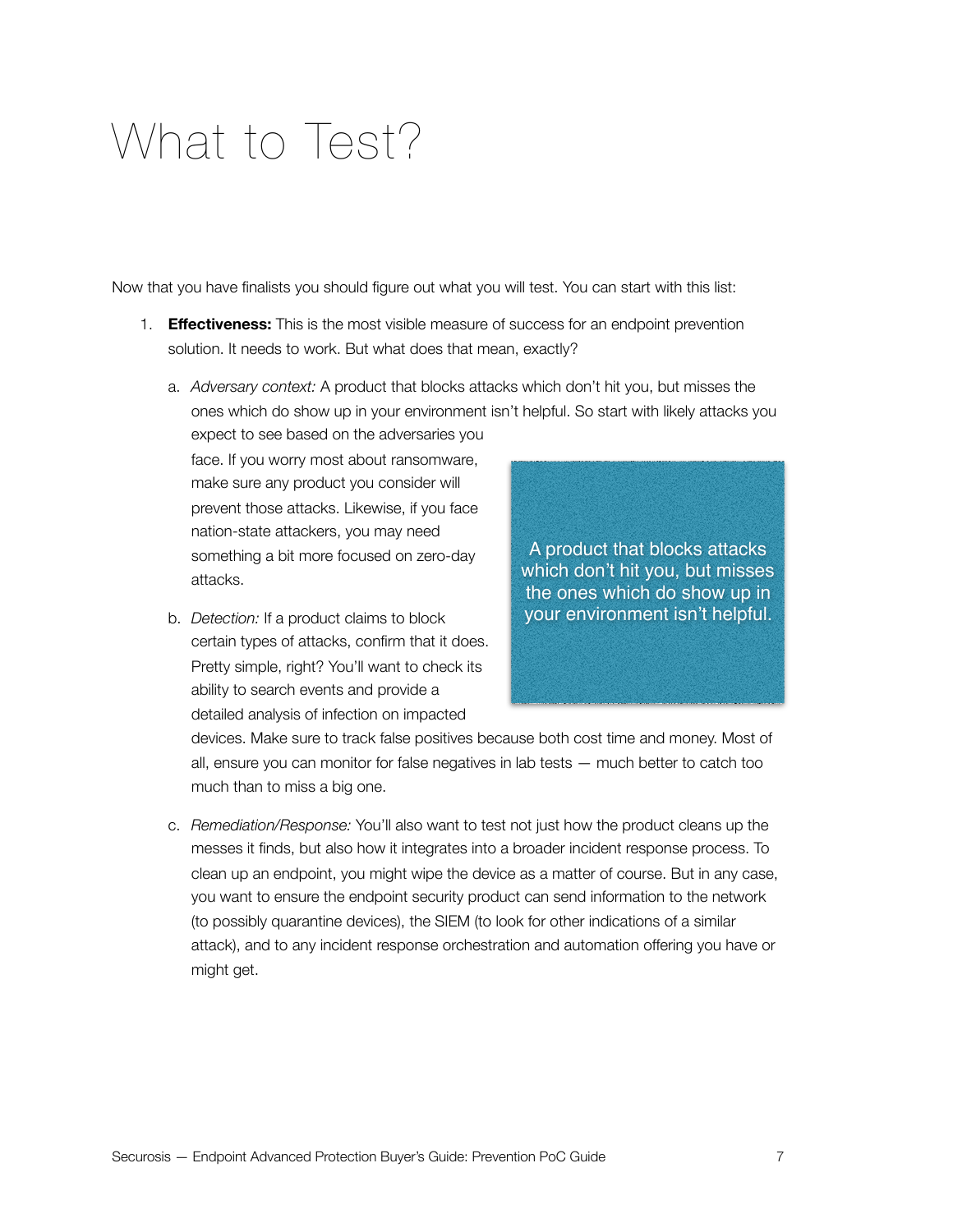- d. *Additional capabilities:* Advanced endpoint prevention products may include additional controls beyond malware detection, including application control (whitelisting), device control, file activity monitoring, etc. These add-on functions can facilitate prevention, such as by blocking execution of unauthorized software (application whitelisting) to limit the ability of malware to compromise devices. So it makes sense to test these add-ons as well.
- 2. **Deployment:** You already have something running on every endpoint, so pay attention to how easily the product deploys, especially at organizations with many thousands of devices.
	- a. *Installation:* This includes not just installing the new agent, but also uninstalling the old one. How clean is the transition? How long does it take? Can you minimize disruption? Again, with thousands of devices, every few minutes represents significant opportunity cost savings.
	- b. *Setting policies:* You already have policies in your existing product for alerting, remediation, user groups, detection sensitivity, etc. Making sure you can quickly get those policies working with the new product will save time.
	- c. *Integration:* You probably have other security tools running in your environment. So how does the product integrate with your directories (which are important to your policies), your SIEM, Ops' work management/ticketing system, and your network security platform? Optimally you'd like some formal partnership and certification for the integration, and lacking that you need to understand how much work you'll have to do building and maintaining integrations.
	- d. *Mass deployment:* You can deploy the agent on a dozen machines pretty quickly, even leveraging Sneakernet. But what about 100,000? You'll want to see and experience the deployment tools — your project depends on your ability to install the product on all devices with minimal issues.
- You may remember the olden days when security agents consumed more device resources than business applications. That didn't work very well.
- 3. **Impact on Devices:** You may remember the olden days when security agents consumed more device resources than business

applications. That didn't work very well, so you'll want to ensure the product minimizes overhead and drag on devices. You will quantify some of the metrics in the lab and early pilot deployments. You'll also want to perform some qualitative interviews with test subjects to get their sense of device drag, especially compared to the existing agent.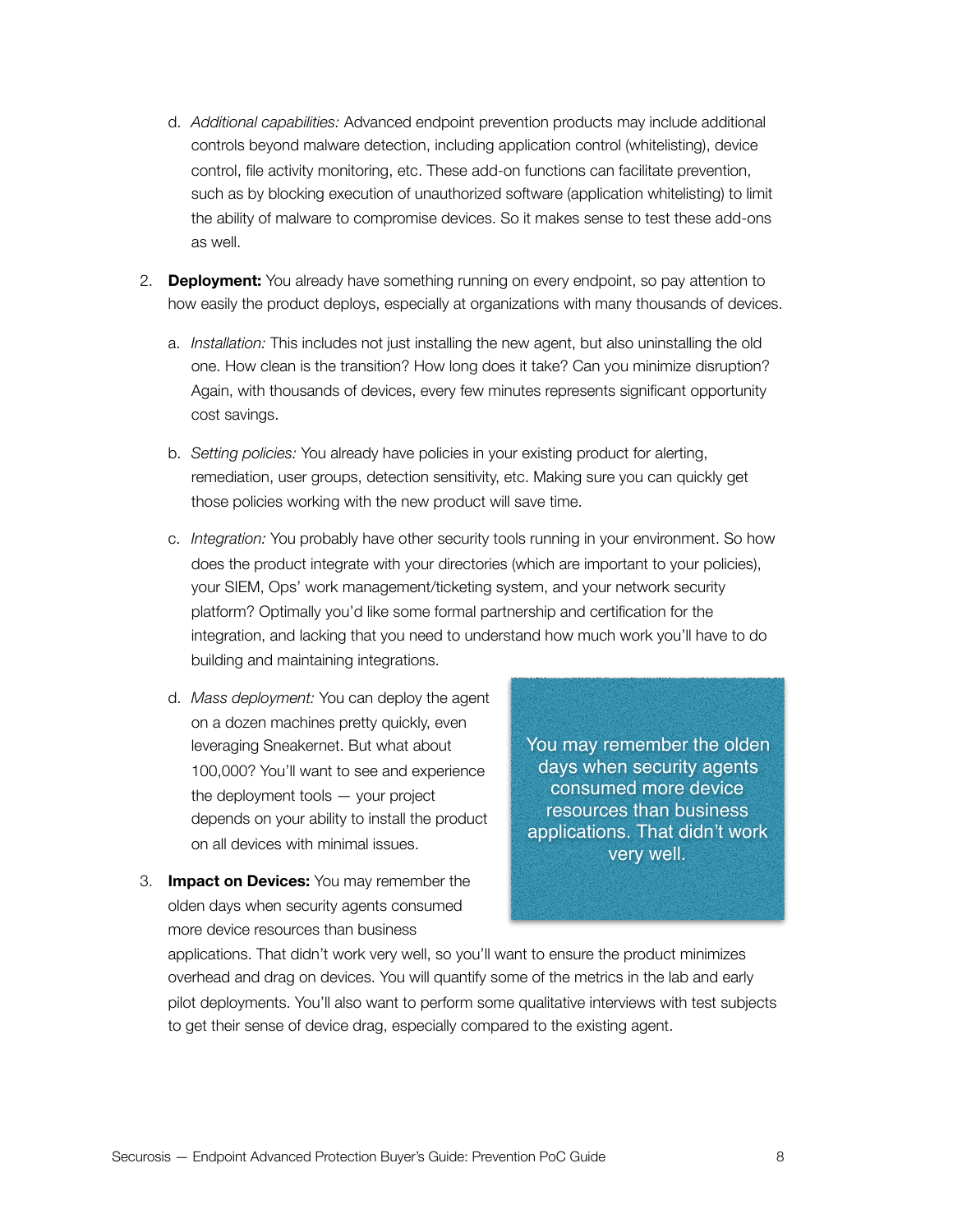- 4. **Scalability:** You test products first in a lab, and then with a small pilot deployment. The difficulty arises when determining whether a product's performance with a hundred users matches performance with 10,000. You'll need an understanding of the product architecture, and you may also need to perform background checks with other customers.
- 5. **Ongoing Management:** Given the dynamism of the threat landscape, you will spend a lot of time in the management interface of your chosen tool. Triaging alerts, remediating, adapting policies, deploying new agents, and about a hundred other tasks will happen in the management console. Do you like the user experience? Can you customize it to make it work for your needs? Does it provide all the capabilities you need, at the scale you need? Once you pick a tool you will live with it, so make sure your PoC puts it through its paces.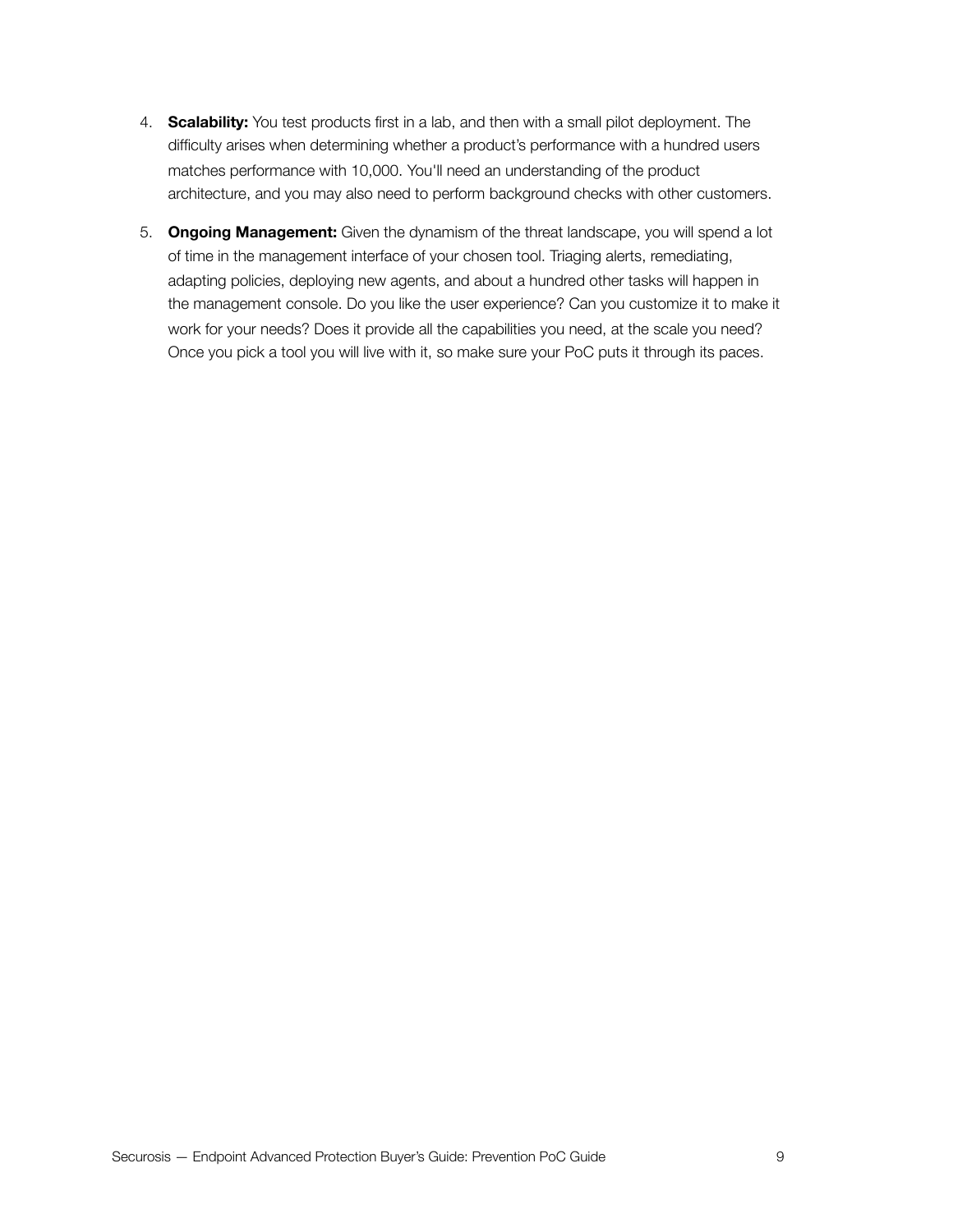## <span id="page-9-0"></span>Rules of Engagement

Before you start the PoC, you need to define its rules of engagement — at least with your vendors. Also, consider other internal and external influencers who need to buy into your approach. These may include any reseller involved in the deal, as well as internal constituencies such as security operations, IT operations, and senior management to approve the participation of pilot employees.

Defining and agreeing to rules of engagement before the PoC starts means managing expectations with key influencers for the project. We harp on the importance of managing expectations during every step of the PoC (and pretty much everything security) because the easiest way to get in trouble remains not meeting the (all-too-often unspoken)

expectations of the parties who work with you.

1. **Define Success:** The vendor, of course, needs to understand what success means, and so does your internal team. So the first big question to agree on is the definition of a successful test. Is it binary, — the product either blocks attacks or not? Is there a grading scale? If so, what is it? Being squishy about success helps nobody — you will need to justify your recommendation, so lean towards quantifying everything. The more structured you make your evaluation

The first big question to agree on is the definition of a successful test. Is it binary, — the product either blocks attacks or not? Is there a grading scale? If so, what is it? Being squishy about success helps nobody.

criteria, the less heartburn you'll have later in the process. Trust us on this.

- 2. **Test Phases:** We advocate a 3-stage test for a security tool used by pretty much every employee. Yes, it takes longer. Yes, it's a pain in the backside. But you need to both make sure the product works for your entire organization, and pre-sell it to the folks who need to use it. Don't underestimate the importance of getting buy-in from critical internal groups. They can screw up your procurement  $-$  trust us on this too.
	- a. *Phase 1: Lab Test.* First, you'll install the product in the lab to get a sense of effectiveness, deployment, and management by playing around with it. You can also use nasty malware in the lab which you would never play with on a production network. You need to decide whether you will test multiple products in the lab. You likely will, but it's worth considering how many resources you can devote to your top choices.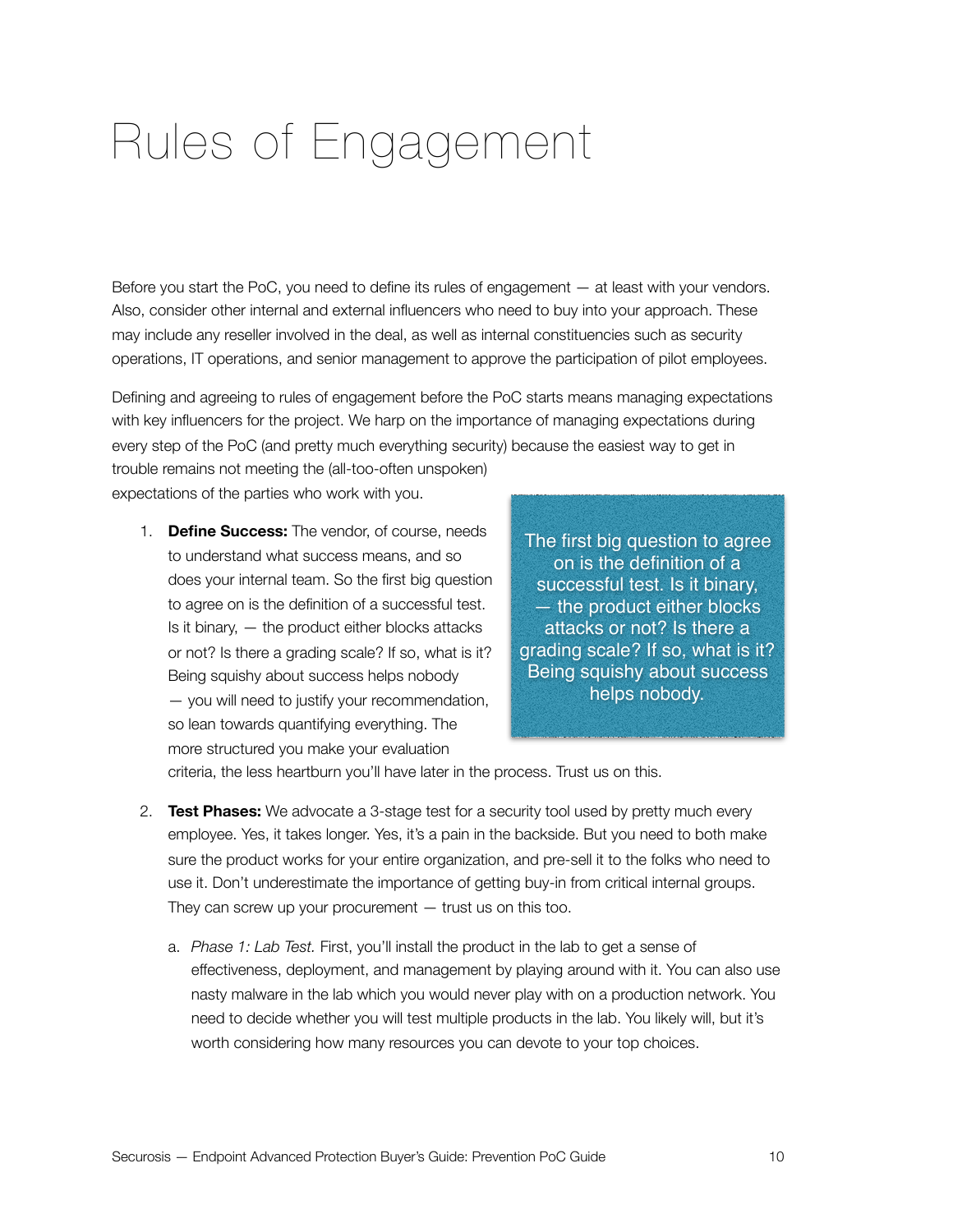- b. *Phase 2: User pilot.* After the lab test the survivors enter a stage of actual deployment with real employees. You'll want to test the deployment and performance drag on devices in use by actual people, as well as make sure the product blocks real attacks after those real people click malicious links. You can't do that in a lab. Again, you'll need to figure out whether you want to introduce multiple tools into a user pilot. It should be obvious, but don't install multiple products on the same user systems. Figuring out which tool detected which attack would hamper the testing process.
- c. *Phase 3: Paid, broader pilot.* Most vendors want you to sign on the proverbial dotted line after the user pilot. We suggest performing a more extensive pilot before committing to deploying across the enterprise. If you can get the vendor to expand the deployment to a couple of hundred users as part of the PoC, you've done an excellent job! But expect to pay for those seats, because you'll want to experience the product as a real live customer.
- 3. **Timeframes:** You also need to be clear on how long you expect each phase to take. Depending on the sophistication of your lab (assuming you have one), you can expect to spend 1–2 weeks putting a product through its paces in the lab, and possibly more, depending on how much malware you want to throw at it. You'll want to set aside at least 30 days for the user pilot because it involves actual employees being attacked and clicking bad stuff. Your adversaries probably don't work on a strict schedule, so you can't guarantee they'll attack during an arbitrary testing window. The broader pilot should be long enough for you to get a sense of whether the tool works for your environment. You'll need to strike a balance between doing enough work to make sure the tool does the job, and the fact that every day you don't go to full deployment, you probably depend on old technology to protect your enterprise.

At this point, you know what to test, and you have built a consensus on the structure of your PoC. The time has come to get to work. The next phase of the PoC involves preparing for the test.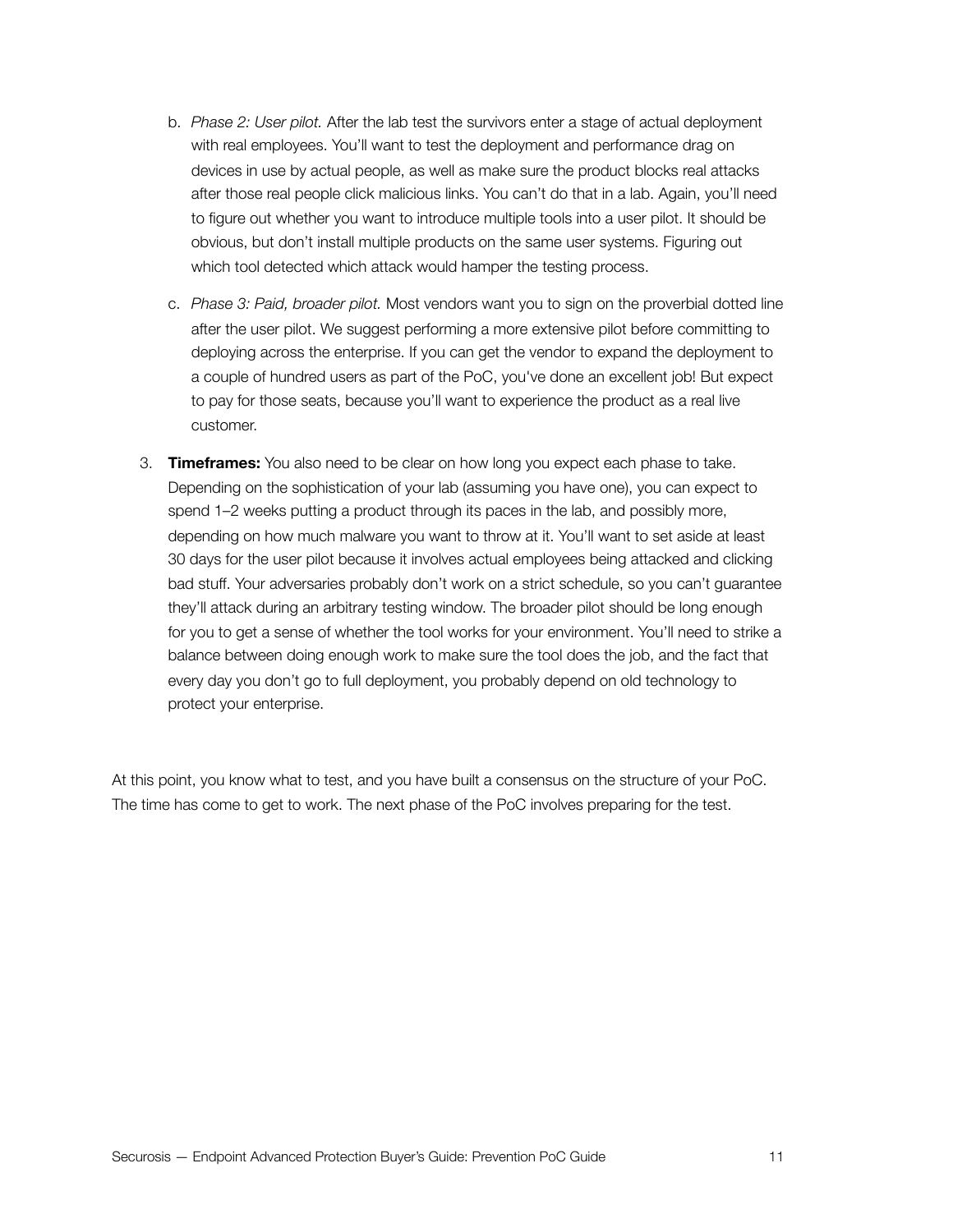## <span id="page-11-0"></span>Preparation

You know the old saying: "If you fail to prepare, you prepare to fail." As you roll your eyes at the security curmudgeons who have seen it all (yes, that's us), you know it's true. This section offers some detail about preparing for the PoC.

#### **Building the Testbed/Lab**

As mentioned above, the lab test kicks off the first phase of the PoC. For a lab test, you need a lab. So you need to build a lab. First, you need to figure out what kind of malware you want to test. Given the infinite number of samples, let's group them:

- 1. **Standard malware:** These are attacks you've seen before. But many products still use signatures in some form, so you'll need to change the hash of the malware (mutate it), which requires a packer of some sort.
- 2. **Disconnected Devices:** Not every device can be updated in real time, so test whether devices catch malware even if the product hasn't updated for a couple of days. Using a device that missing recent updates can also simulate an unknown attack. We don't consider this a zero-day — actually to test a zero-day you need to have one. And unless you work for the NSA, you probably don't. In effect, try last week's product to stop today's malware. That will show you pretty quickly whether the product can handle attacks it hasn't seen before.
- 3. **File-less malware:** As we discussed in this post, attackers aren't using files exclusively anymore. They can hide attacks in the registry or authorized applications like PowerShell. Many sites aggregating malware for testing also provide malicious scripts to run on victim device as part of the test.

So where do you get the samples? That's a bit of a moving target, but if you have a forensic team in-house, they should have some good stuff. There are also both open source and subscription sites which can provide malware files and file-less attack samples.

Vendors can also provide malware samples to test. They use packers (as described above) to change the hashes of samples, so they are "like new." Except they aren't. A bit of an endpoint security scandal erupted a while back when a vendor allegedly put markers in malware samples they delivered for customer tests which identified their samples as malware, regardless of hash. Amazingly, that vendor aced all tests against malware they provided. If you want to get malware samples from vendors, at least use one vendor's samples against another vendor's product. But sourcing your own malware samples remains a more reliable option.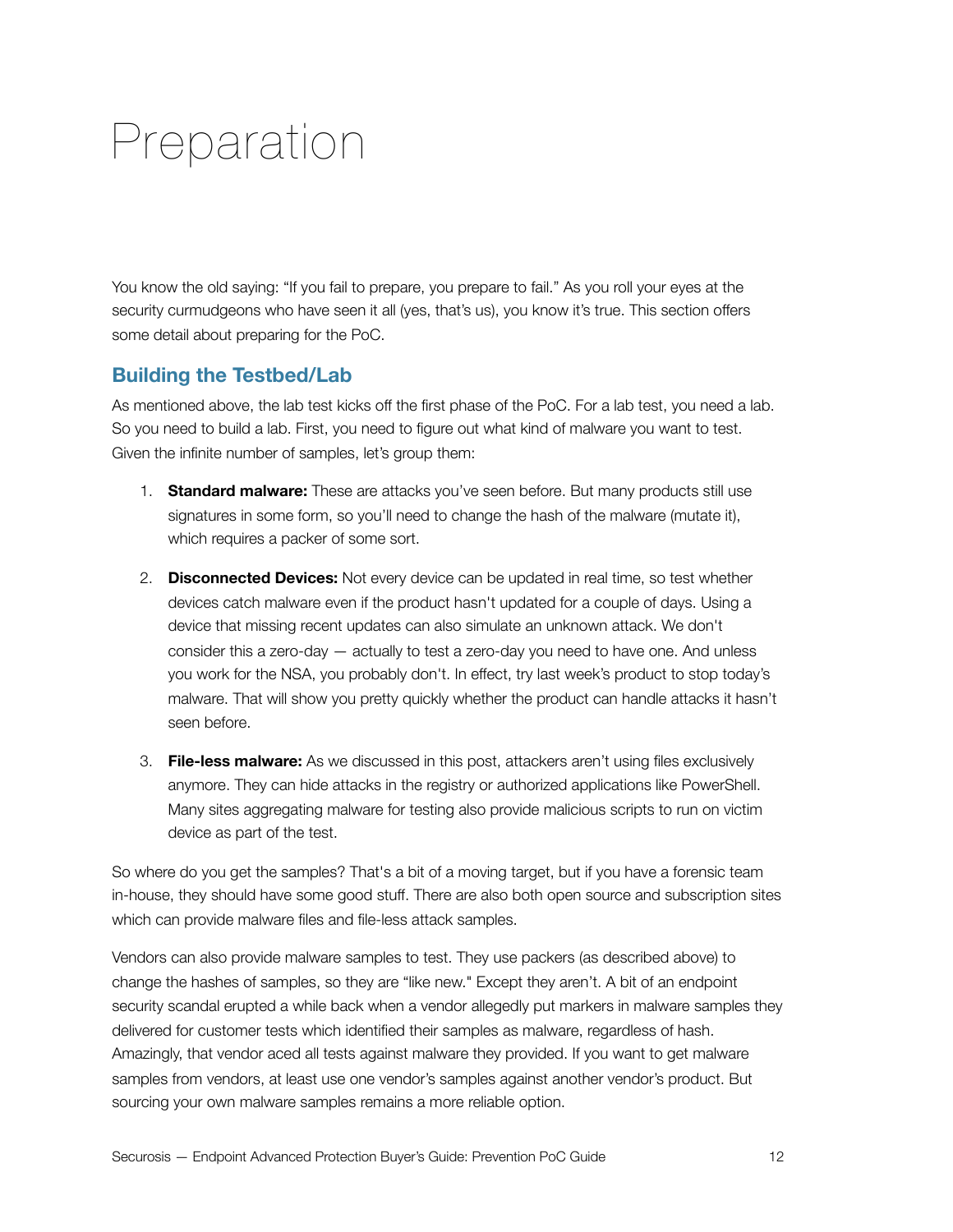Once you have a plan to gather malware for tests, you need somewhere to run them, and that's the lab.

- 1. **Victim Devices:** You need devices on hand to run tests. That means a variety of devices seen in your environment, including multiple versions of Windows and probably some Macs. Malware can also target servers, so you may also want some Windows Servers ready to test, as well as Linux if you plan to cover those with a prevention product.
- 2. **Attack Devices:** These devices launch attacks when testing against a 'live' adversary. They run attacker tools (for a list, consult any red team penetration testing guide) and launch an attack against a known vulnerability.
- 3. **File Server:** Malware (especially ransomware) targets file shares, so you need a file share available on your lab network to test the compromised device's attempt to perform reconnaissance, identify a file share, and encrypt files.
- 4. **Network:** Many of these products work do not require an on-premise server. They connect to the "mothership" (a cloud-based service) for initial deployment, product updates, and policy changes. You need to be able to turn the network on and off to simulate remote offline use — not every employee connects to the network at all times, but they still need protection.

Don't exclusively using virtual machines in the lab. Some advanced malware does not execute on virtual devices. You'll want a mix of virtual and physical machines for a complete test.

We like using VMs in the lab because they provide flexibility for running operating system versions you may not otherwise have running or accessible, as well as leverage to test more devices without extensive hardware. But don't exclusively using virtual machines in the lab. Some advanced malware does not execute on virtual devices. You'll want a mix of virtual and physical machines for a complete test.

You may consider using a testbed in the cloud provided by a vendor. Using a vendor environment can save you from having to build a lab yourself, but you cannot get

consistent results between vendors if you use their respective cloud testbeds, because you would be running tests in different testbeds.

#### **Instrumentation and Data Gathering**

All these tests don't help much if you don't collect sufficiently granular data on the success of the attack or the effectiveness of remediation. You need to instrument the testing devices to gather data on the actions malware takes on each device, any changes to device configuration or registry, and network captures from each device. Fortunately, endpoints generate a ton of log data about all sorts of device events. Capture those logs on the test machines as a start. For more detailed telemetry,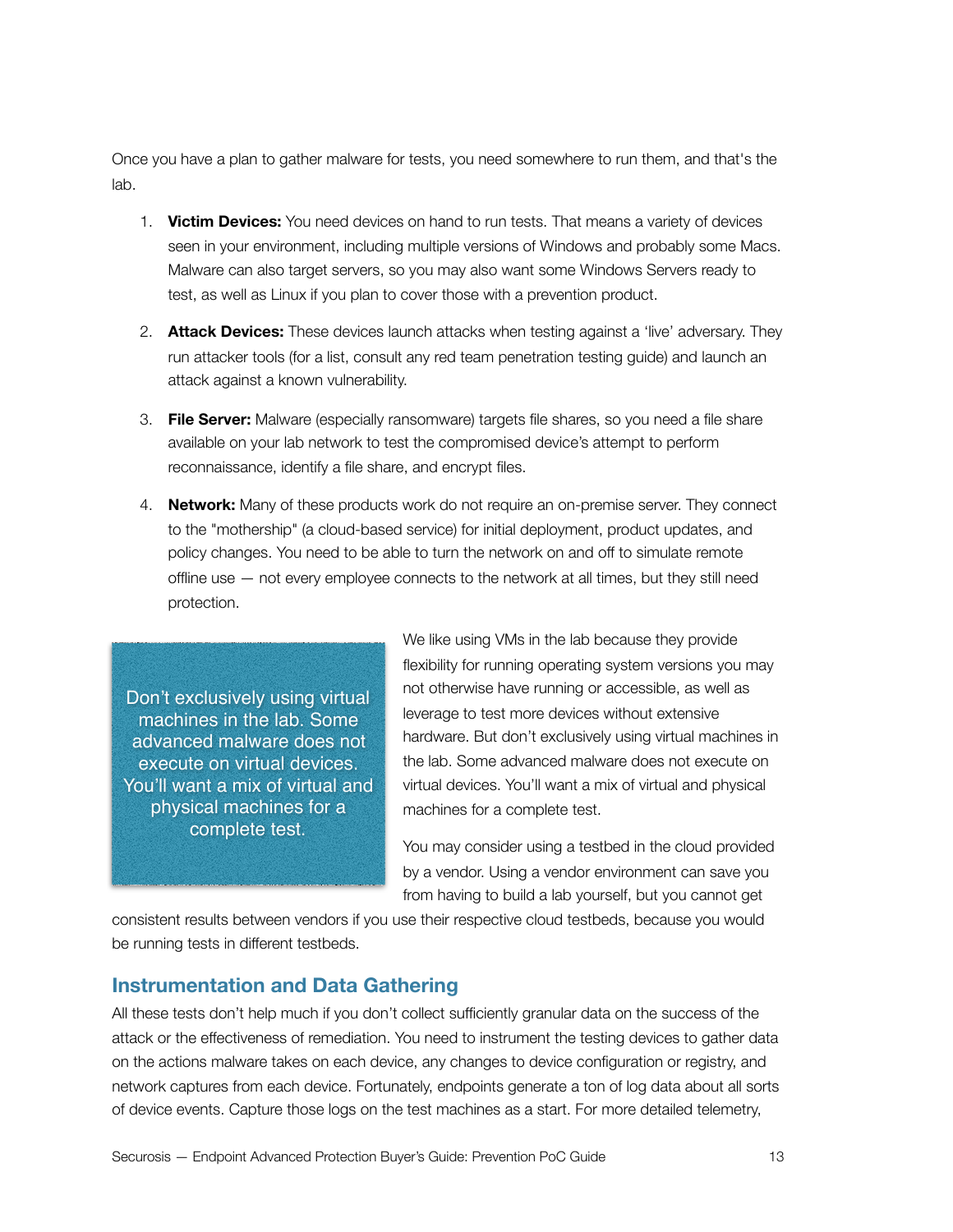including memory maps, you'll want to look at open source forensics tools which track endpoint activity and can detect successful compromise.

You can also use Endpoint Detection and Response (EDR) technology on testing endpoints to gather very detailed telemetry. A novel use of EDR, right? As with vendor malware samples, you may want to use one vendor's EDR package to test another vendor's prevention. We're a bit paranoid, but over the years we've seen enough PoC shenanigans to be cautious.

You also need to track the performance impact of these prevention products on your devices. Traditional endpoint management tools offer very granular device usage/activity information. To examine resource usage you'll want a baseline without any prevention technology, and another using your existing product. With these, you can make fair comparisons for each product's overhead.

### **Choosing Candidates for the User Pilot**

We don't want to put the cart before the horse, but you also need to determine which users will participate in the pilot.

- 1. **Diversity:** For the user pilot we recommend a reasonably diverse user community. Many organizations default to IT folks, who like to play with new toys and can be forced to participate (we're kidding, kind of). We don't have a problem with using a few IT folks, but also include less sophisticated employees and different business units. Attackers target Finance, HR, and R&D, and those employees use different applications, so they should be included in the test. Don't forget remote users. It's a hassle to include them, but unless all employees work in the office, you need to know how the product holds up for remote users.
- 2. **Number of Participants:** You want enough users in the pilot to get real data, but not so many that it becomes unwieldy. For most organizations, we see user pilots between 25 and 100. You want the minimum number of users to provide a diverse cross-section of employees. More than that complicates your PoC unnecessarily.
- 3. **Infection Baselines:** Before you include a user in the pilot, make sure you have data about the number of infections for that specific user over the past 30, 60, and 90 days. You need to know (and prove) whether the tested product blocks more attacks, which requires you to know how many attacks the user(s) saw over the relevant time periods.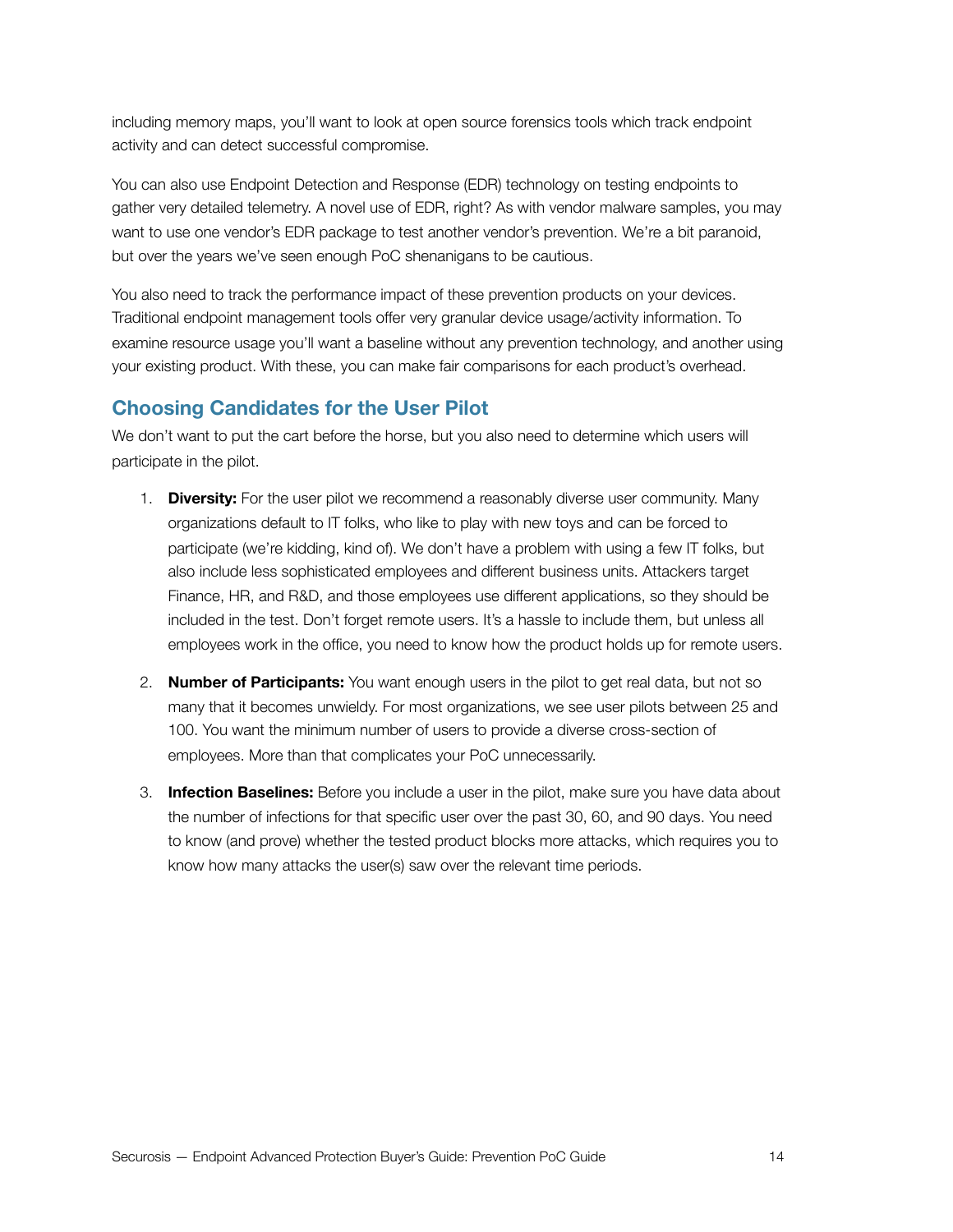## <span id="page-14-0"></span>Phase 1: The Lab Test

It's showtime! Once you have a lab set up, you can start testing. As mentioned above, having precise and measurable (where possible) criteria makes the PoC run a lot more smoothly.

#### **Initial Install**

Here focus on whether the tool removes the existing agent and then installs cleanly and completely, how well it fits into your current software distribution and update processes, and ultimately how much work it takes to make the switch. You'll test conflicts and challenges on employee devices during the user pilot, so focus here on whether the product can install on the devices in your environment.

#### **Lab Testing Effectiveness**

Determining whether the product blocks attacks demands most of your effort during the lab test. There are a variety of testing protocols for running a product through effectiveness tests, so we won't go into detail here. Prioritize the following areas:

- 1. **Files:** Look for malware loading into the file system of the device. Does detection/blocking happen before writing the file to disk? What happens when files change? You'll want to use common malware and mutated versions of files to get a sense of whether the product has limitations when signatures don't match exactly.
- 2. **Running attacks:** You'll also want to run attacks against devices using a variety of exploits to see whether you can compromise a machine using known exploits. These should include publicly available exploits, including file-less and registry attacks. For consistent results across products, script your attacks.
- 3. **Clean-up/remediation:** Understanding products sometimes miss, also test how well the product cleans up a device after compromise. Run malware against a clean and unprotected machine and then install the agent to see what it finds and whether it can clean it up.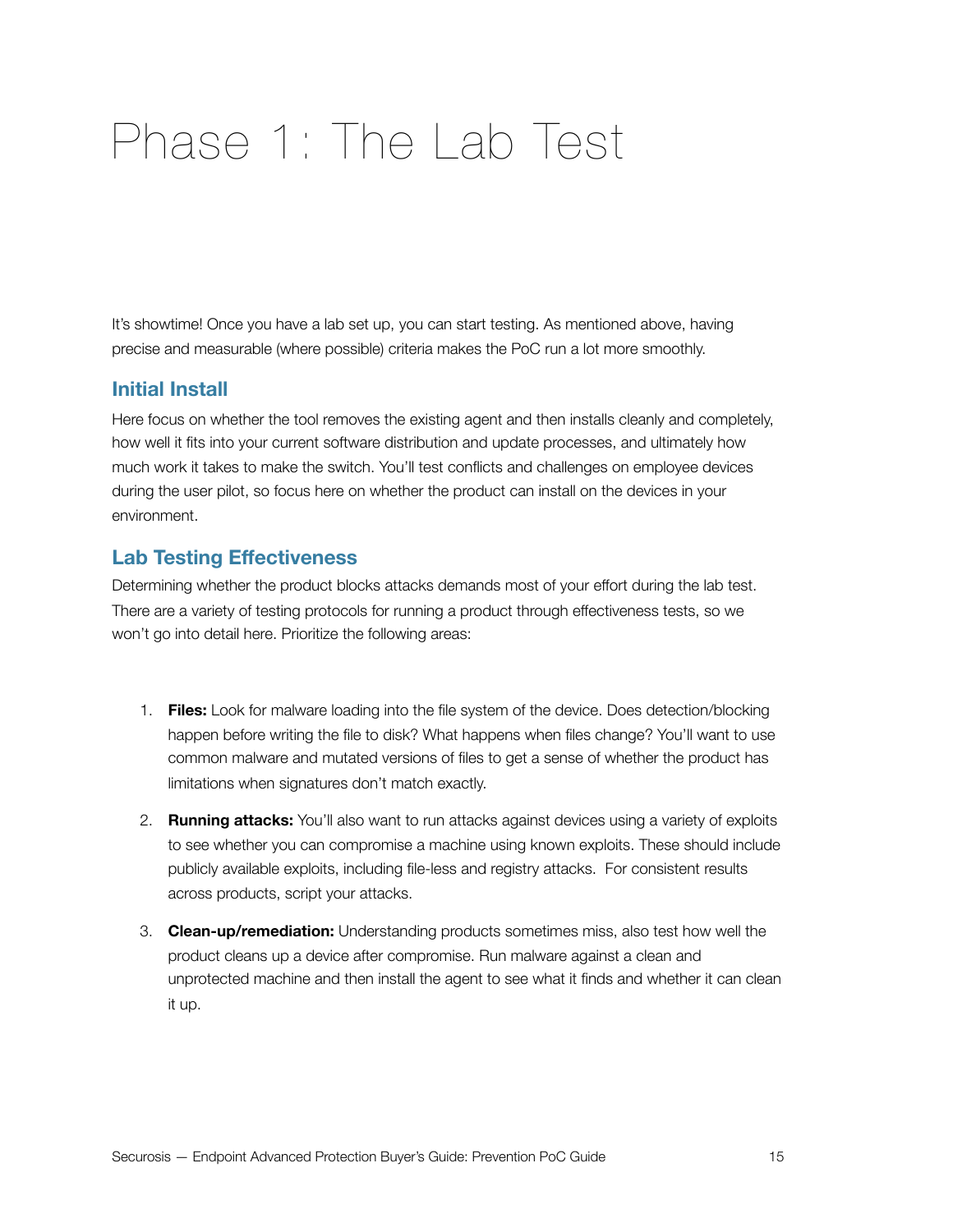We need to address turning off protections during testing to assess a product's strengths in static file analysis versus dynamic detection. Some third-party testing groups do this to rank different products. This provides limited relevance to enterprise lab tests. If you plan to shut off pre-execution protection on employee devices in practice, or for that matter, something like device control, then feel free to shut it down during the test. But we have wonder why you would do that. For our recommended PoC approach, test the product as it will run in your environment, with all its capabilities.

If you plan to shut off preexecution protection on employee devices in practice, or for that matter, something like device control, then feel free to shut it down during the test. But we have wonder why you would do that.

#### **Performance Impact**

In the lab, you'll benchmark device performance impact as well. You can do this by baselining device performance without any protection, with the existing agent (for comparison), and with the new product installed. You can use any of the publicly available device benchmarking tools (Google "benchmark your PC") and get measurements for a qualitative sense of the agent's device impact.

You can also benchmark network traffic by capturing the packets from the device over an arbitrary amount of time and comparing with traffic from the existing agent.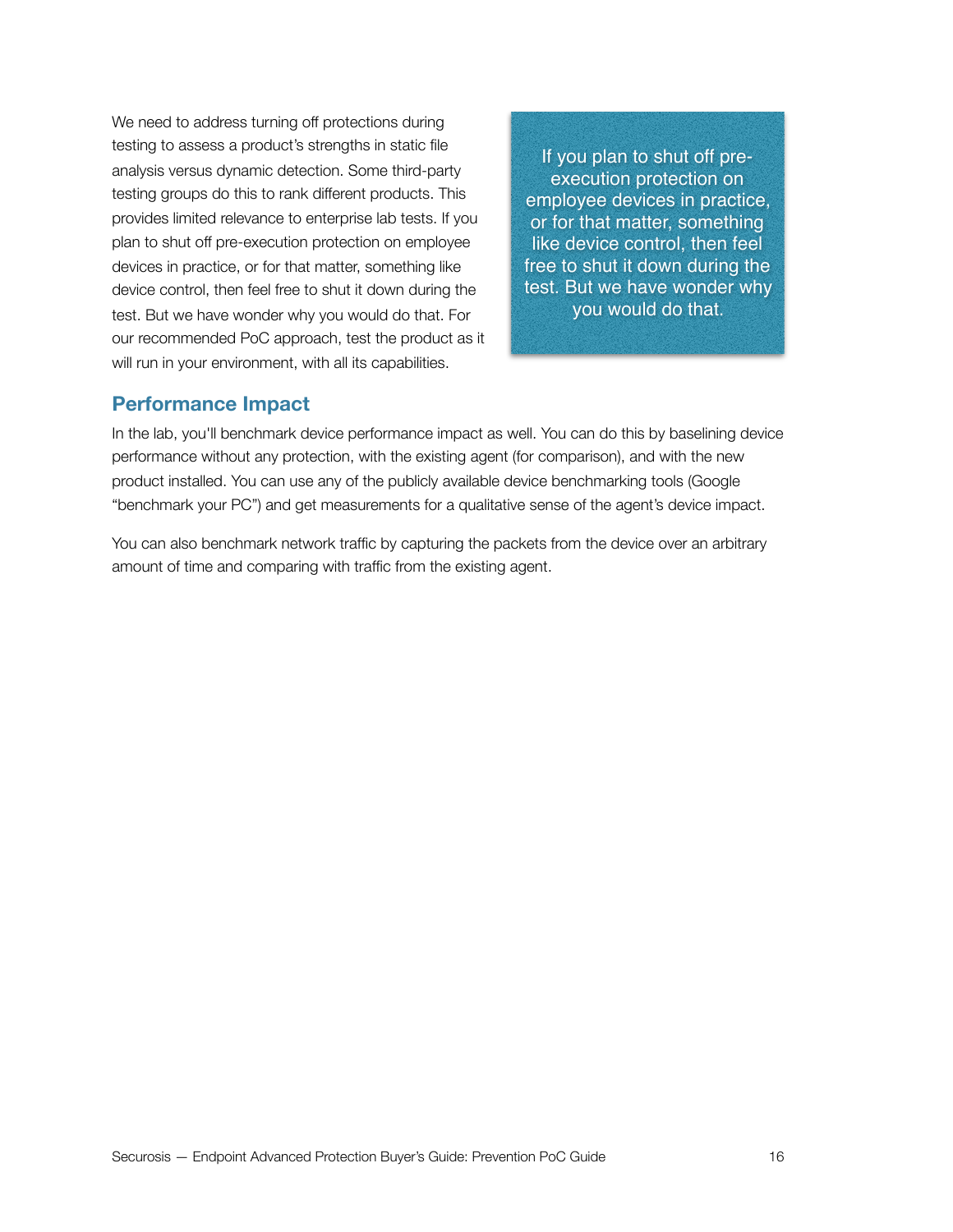## <span id="page-16-0"></span>Phase 2: User Pilot

Once you finish Phase 1, test the product in your real environment. That means rolling it out to a group of employees. Make sure you have data about the infections and issues each tester experienced over the past couple of months. Otherwise, you will have no idea whether the new product performs better or worse.

#### **Deployment**

For the user pilot, you need a sense of how quickly and efficiently the product will go into your environment. That involves integrating the tool with your directory and setting up users and policies. Then go through deployment/install, paying attention specifically to conflicts and broken applications. The test subjects will let you know when something breaks, which impacts their ability to work.

Don't forget remote users. Did the product install when they weren't on the corporate network? Were there any issues the help desk had to handle? Given the increasing percentage of remote/ disconnected users, the product needs to support folks outside of the corporate office completely.

We discussed instrumentation above, and it comes into play again here. You'll want to gather as much device telemetry as you can.

#### **Soaking**

After installing the product on the employee devices, you wait. Statistically (if you picked the user pilot group correctly), a number of those devices will suffer attacks, and the product will work. Or it won't. You get detailed telemetry off each device, so you'll know what happened and whether prevention worked.

While the product soaks in your environment, you can test out the intangibles we described above. Change the policies and see how that goes. Does it impact users at all? Test the integrations with your security operations tools. Run the compliance reports past your assessor to make sure they get the substantiation they need. Assuming the products test out similarly in effectiveness (maybe a crappy assumption, but go with it for the moment), things like reporting and ongoing management will determine the ultimate winner.

These are production devices, so you may want to monitor the network more closely. If you miss an attack, or the product is deficient in some other way, you don't need a real incident to prove a product doesn't work. An actual live infection does provide an opportunity to test remediation capabilities. Gather qualitative information about handling the compromise. Did it work? Was the remediation experience as you expected?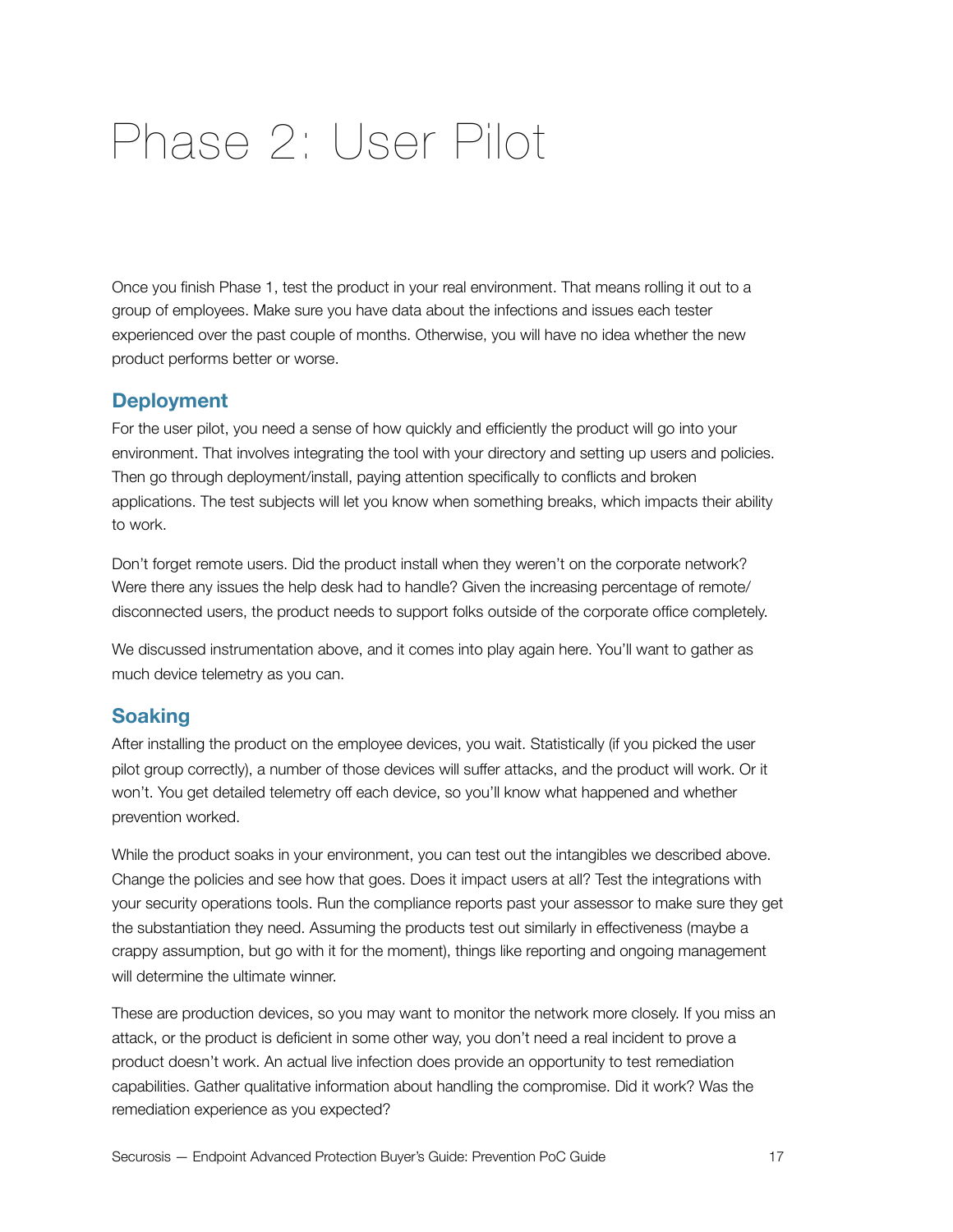### **Qualitative Assessment**

The final set of questions to answer evaluates employee experience with the product. What did they notice about the new tool? Was it noisy? Did they see when the product blocked attacks? Did the product drag performance of their device down at all? Did any applications or other functionality stop working after installing the new agent? Employees can fill out a survey and provide an assessment for each question.

Remember that a lot of these qualitative questions are subjective, so treat the results accordingly. Focus on trends. Do all users complain about performance? Just in some groups? Are there business-critical applications the product flags as malware? That's been known to happen, and negatively impact the perception of a tool.

This sniff test will identify if the users have uncovered a deal-breaker that would impact deployment across the broader user community.

The final set of questions to answer evaluates employee experience with the product. What did they notice about the new tool? Was it noisy? Did the product drag performance of their device down at all? Did any applications stop working after installing the new agent?

### **Analyzing Results**

Once you have all the quantitative data on how the product performed with test subjects you can make comparisons. Did you have demonstrably fewer infections? Were they cleaned up effectively? Go back to the success criteria you defined at the beginning of this process to ensure you can communicate the effectiveness of the product you tested.

### **Next Step**

After repeating the testing process for the other products under consideration, now you need to choose. If you have confidence, the product will catch more and disrupt less, and your existing product doesn't catch much at all, then you can select the winner and skip right to full deployment. After a short and easy negotiation with the vendor, right? OK, maybe not so easy, but hopefully short.

But if you have any misgivings about the products, we first recommend a broader deployment focused on scale and operational fit within your organization. Understand this additional test will cost money. You need to license the small deployment and will need to provide similar instrumentation to the user pilot, which may involve additional licensing fees.

A typical enterprise might spend high six figures or more on a full deployment. But you can spend some money on a limited implementation, covering perhaps 10% of your user base. You need to phase in the production deployment anyway. It's not like you would install 100,000 systems with the new agent over a weekend, so consider the paid pilot the first wave of the production roll-out, enabling you to refine deployment.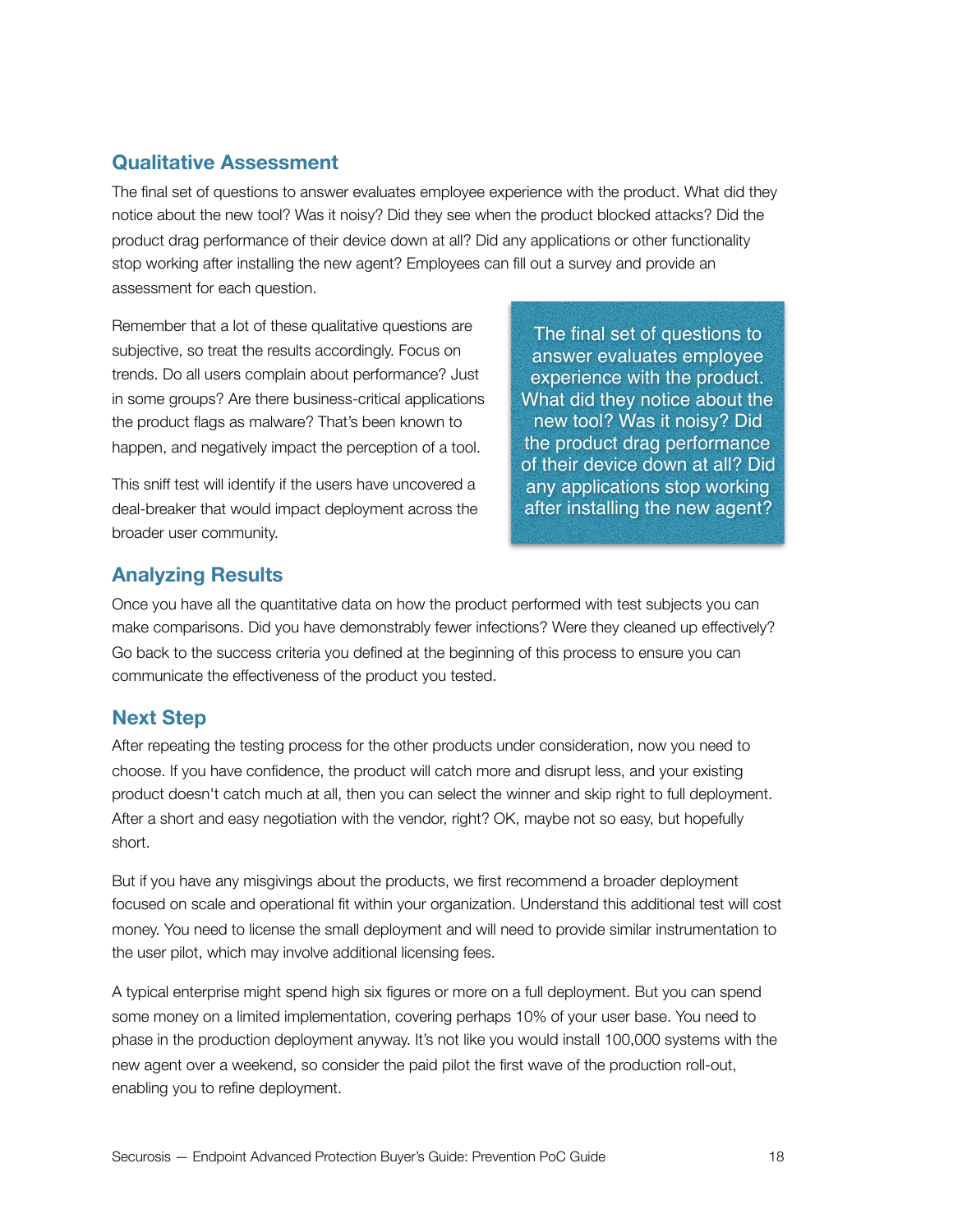### <span id="page-18-0"></span>Phase 3: Paid Pilot

As you go from perhaps 100 users to the first phase of production deployment, pay attention to consistency. Has effectiveness been consistent? Has the new agent broken any other applications? Do you have sufficient policy control and flexibility to meet the needs of the expanded user base?

Phase 3 not just proves the concept, it validates the decision and the roll-out. Assuming all goes well, you have justified the vendor choice and proven the scale of the solution (to the degree that's possible).

Have alerts become overwhelming? Did the product miss (false negative) at the same rate as the user pilot?

Pay particular attention to product updates and network traffic needs. Starting with maybe 100 users for the initial pilot, consumption of network capacity was likely minimal. Is that still the case? And what about necessary product updates? Does that bog down the network or devices?

Phase 3 not just proves the concept, it validates the decision and the roll-out. Assuming all goes well, you have justified the vendor choice and proven the scale of

the solution (to the degree that's possible). Then it's just about finalizing procurement and planning the roll-out to the entire organization.

If you have any questions on this topic, or want to discuss your situation specifically, feel free to send us a note at [info@securosis.com.](mailto:?subject=)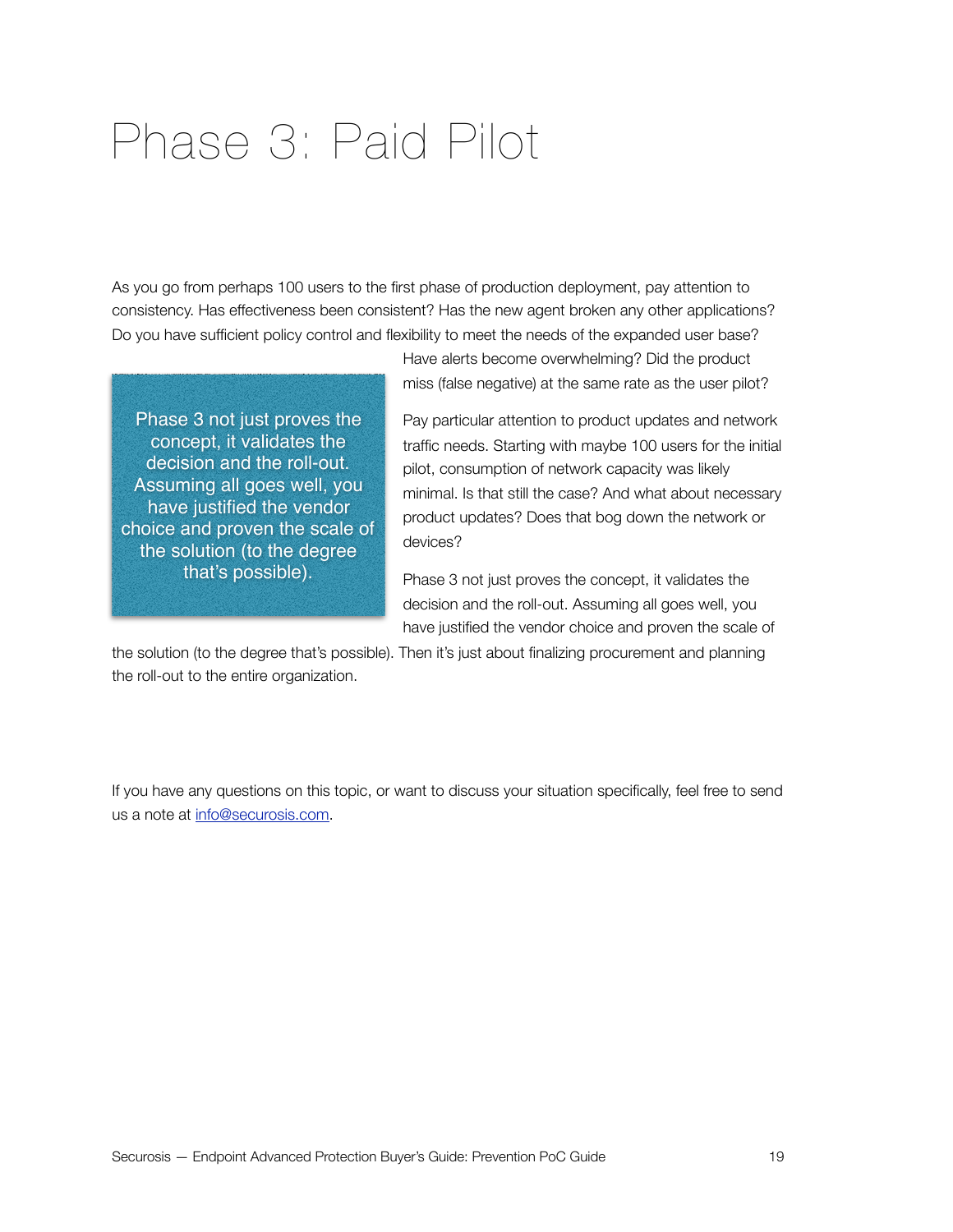### <span id="page-19-0"></span>About the Analyst

#### **Mike Rothman, Analyst and President**

Mike's bold perspectives and irreverent style are invaluable as companies determine effective strategies to grapple with the dynamic security threatscape. Mike specializes in the sexy aspects of security — such as protecting networks and endpoints, security management, and compliance. Mike is one of the most sought-after speakers and commentators in the security business, and brings a deep background in information security. After 20 years in and around security, he's one of the guys who "knows where the bodies are buried" in the space.

Starting his career as a programmer and networking consultant, Mike joined META Group in 1993 and spearheaded META's initial foray into information security research. Mike left META in 1998 to found SHYM Technology, a pioneer in the PKI software market, and then held executive roles at CipherTrust and TruSecure. After getting fed up with vendor life, Mike started Security Incite in 2006 to provide a voice of reason in an over-hyped yet underwhelming security industry. After taking a short detour as Senior VP, Strategy at eIQnetworks to chase shiny objects in security and compliance management, Mike joined Securosis with a rejuvenated cynicism about the state of security and what it takes to survive as a security professional.

Mike published [The Pragmatic CSO](http://www.pragmaticcso.com) [<http://www.pragmaticcso.com/](http://www.pragmaticcso.com/)> in 2007 to introduce technically oriented security professionals to the nuances of what is required to be a senior security professional. He also possesses a very expensive engineering degree in Operations Research and Industrial Engineering from Cornell University. His folks are overjoyed that he uses literally zero percent of his education on a daily basis. He can be reached at mrothman (at) securosis (dot) com.